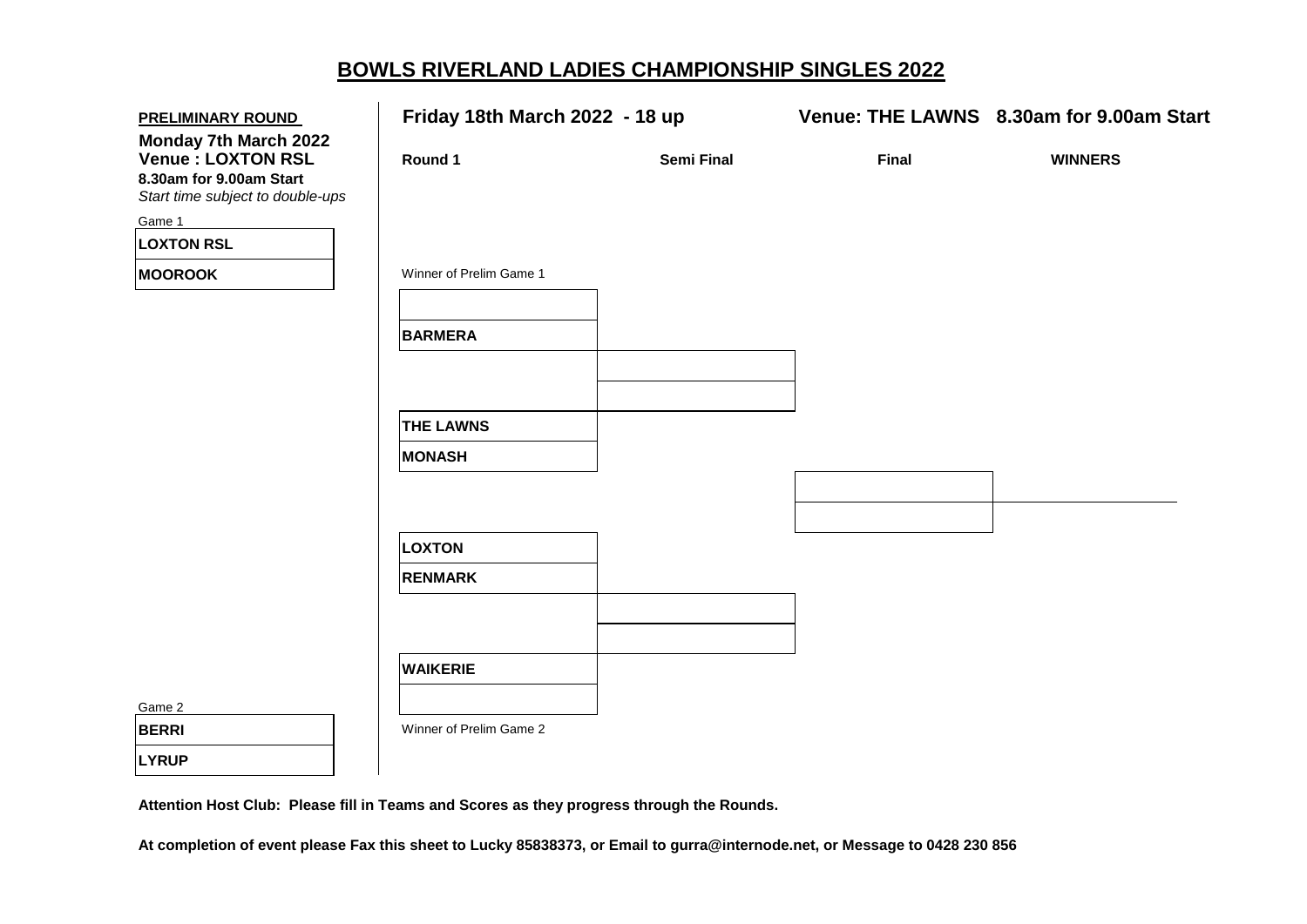## **BOWLS RIVERLAND LADIES CHAMPIONSHIP PAIRS 2022**

| <b>PRELIMINARY ROUND</b>                                                                                  | Wednesday 16th March 2022-12 Ends |                   | <b>Venue: BERRI</b> | 8.30am for 9.00am Start |
|-----------------------------------------------------------------------------------------------------------|-----------------------------------|-------------------|---------------------|-------------------------|
| Monday 7th March 2022<br>Venue: LOXTON RSL<br>8.30am for 9.00am Start<br>Start time subject to double-ups | Round 1                           | <b>Semi Final</b> | <b>Final</b>        | <b>WINNERS</b>          |
| Game 1                                                                                                    |                                   |                   |                     |                         |
| <b>BERRI</b>                                                                                              |                                   |                   |                     |                         |
| <b>THE LAWNS</b>                                                                                          | Winner of Prelim Game 1           |                   |                     |                         |
|                                                                                                           |                                   |                   |                     |                         |
|                                                                                                           | <b>RENMARK</b>                    |                   |                     |                         |
|                                                                                                           |                                   |                   |                     |                         |
|                                                                                                           |                                   |                   |                     |                         |
|                                                                                                           | <b>LOXTON RSL</b>                 |                   |                     |                         |
|                                                                                                           | <b>WAIKERIE</b>                   |                   |                     |                         |
|                                                                                                           |                                   |                   |                     |                         |
|                                                                                                           |                                   |                   |                     |                         |
|                                                                                                           | <b>MOOROOK</b>                    |                   |                     |                         |
|                                                                                                           | <b>MONASH</b>                     |                   |                     |                         |
|                                                                                                           |                                   |                   |                     |                         |
|                                                                                                           |                                   |                   |                     |                         |
|                                                                                                           | LOXTON                            |                   |                     |                         |
|                                                                                                           |                                   |                   |                     |                         |
| Game 2                                                                                                    |                                   |                   |                     |                         |
| <b>BARMERA</b>                                                                                            | Winner of Prelim Game 2           |                   |                     |                         |
| <b>LYRUP</b>                                                                                              |                                   |                   |                     |                         |

**Attention Host Club: Please fill in Teams and Scores as they progress through the Rounds.**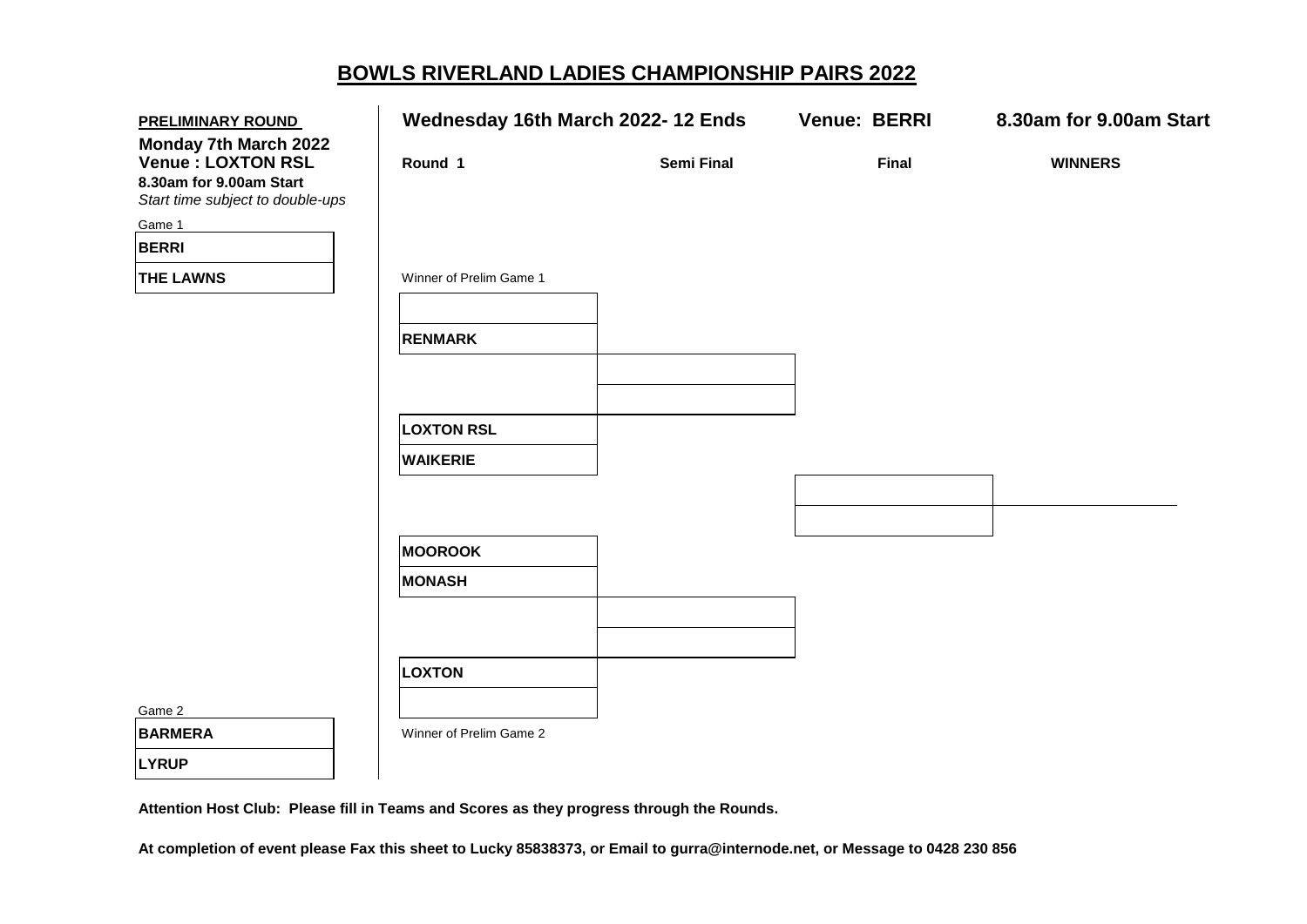## **BOWLS RIVERLAND LADIES CHAMPIONSHIP TRIPLES 2022**

| <b>PRELIMINARY ROUND</b>                                                                                                          | Friday 11th March 2022 - 12 Ends |                   | <b>Venue: LYRUP</b> | 8.30am for 9.00am Start |
|-----------------------------------------------------------------------------------------------------------------------------------|----------------------------------|-------------------|---------------------|-------------------------|
| <b>Monday 7th March 2022</b><br><b>Venue: LOXTON RSL</b><br>8.30am for 9.00am Start<br>Start time subject to double-ups<br>Game 1 | Round 1                          | <b>Semi Final</b> | <b>Final</b>        | <b>WINNERS</b>          |
| <b>MOOROOK</b>                                                                                                                    |                                  |                   |                     |                         |
| <b>RENMARK</b>                                                                                                                    | Winner of Prelim Game 1          |                   |                     |                         |
|                                                                                                                                   | <b>WAIKERIE</b>                  |                   |                     |                         |
|                                                                                                                                   | <b>THE LAWNS</b>                 |                   |                     |                         |
|                                                                                                                                   | <b>LYRUP</b>                     |                   |                     |                         |
|                                                                                                                                   |                                  |                   |                     |                         |
|                                                                                                                                   | <b>LOXTON</b>                    |                   |                     |                         |
|                                                                                                                                   | <b>LOXTON RSL</b>                |                   |                     |                         |
|                                                                                                                                   |                                  |                   |                     |                         |
|                                                                                                                                   | <b>BARMERA</b>                   |                   |                     |                         |
| Game 2                                                                                                                            |                                  |                   |                     |                         |
| <b>BERRI</b>                                                                                                                      | Winner of Prelim Game 2          |                   |                     |                         |
| <b>MONASH</b>                                                                                                                     |                                  |                   |                     |                         |

**Attention Host Club: Please fill in Teams and Scores as they progress through the Rounds.**